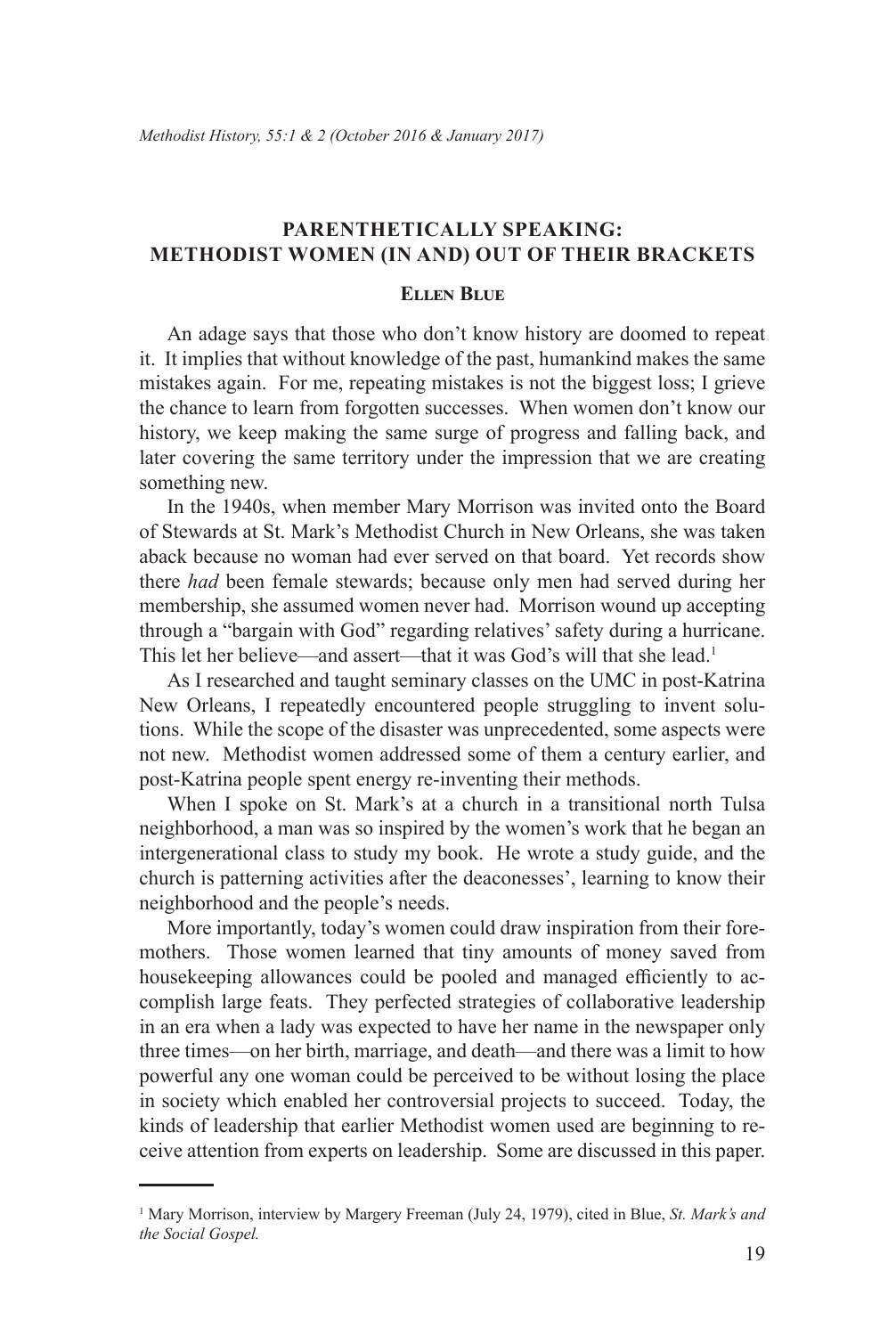Telling stories is one of the most powerful things humans can do. As an agent of social change, telling stories "works." As I have told the stories of the laywomen who founded and ran St. Mark's Community Center, I have seen UMW members become energized about the possibility of their effecting social change. They say they had no idea what their foremothers accomplished and they wish they had understood the possibilities earlier.

### **Bracketing Women Out**

Asked who Deborah was, most biblically literate people would respond that she was a judge of Israel. "And Deborah, a prophetess, the wife of Lapidoth, she judged Israel at that time. And she dwelt under the palm tree of Deborah between Ramah and Bethel in mount Ephraim: and the children of Israel came up to her for judgment. And she sent and called Barak . . . " (Judges 4:4-6a, KJV). When Barak arrived, Deborah told him God had commanded that he go into battle with ten thousand men against Sisera. Barak said he would go only if she went with him. She did, and the Israelites won.

In a Hebrew Bible textbook published in 1984 which I had in seminary in the 1990s, there is a list of the Judges. The author "knew" it couldn't possibly be Deborah who was *really* the judge. He put "Barak" on his list as the judge, and after Barak's name, he put "(Deborah)." He wasn't comfortable leaving her out entirely, but he could not bring himself to list her as a judge. So he put (Deborah) into parentheses.<sup>2</sup>

Why did the author do this? We can't ask, since he is dead, but he was a Roman Catholic priest. Perhaps his church's continuing prohibition of women's ordination helped him decide the story needed correcting. Perhaps it gave him the courage to put the woman in brackets.

### **"Voices Lost and Found," 2015**

Thirty years after that textbook's publication, bracketing women out still has to be discussed at a conference on Methodist women's history. The 2015 conference, "United Methodist Women: Voices Lost and Found," was intended to assess where the recording and analysis of Methodist women's history has been and is going. How and why were women's voices lost? How can we find them? When we do, how can we listen with the respect they deserve? How can we honor those stories and prevent losing our own?

A recognition of the need for women's history arose at around the same time as two other moves in the field of history. One was construction of "people's histories" of the sort for which Howard Zinn became known. They still dealt primarily with the same topics—politics and wars—but questioned the accepted view as told by the victors.

Second, a new subfield, social history, arose. Throughout recorded history, the assumption was that everyone is focused on what monarchs, warriors,

<sup>2</sup> Lawrence Boadt, *Reading the Old Testament: An Introduction* (Mahwah, NJ: Paulist Press, 1984), 200.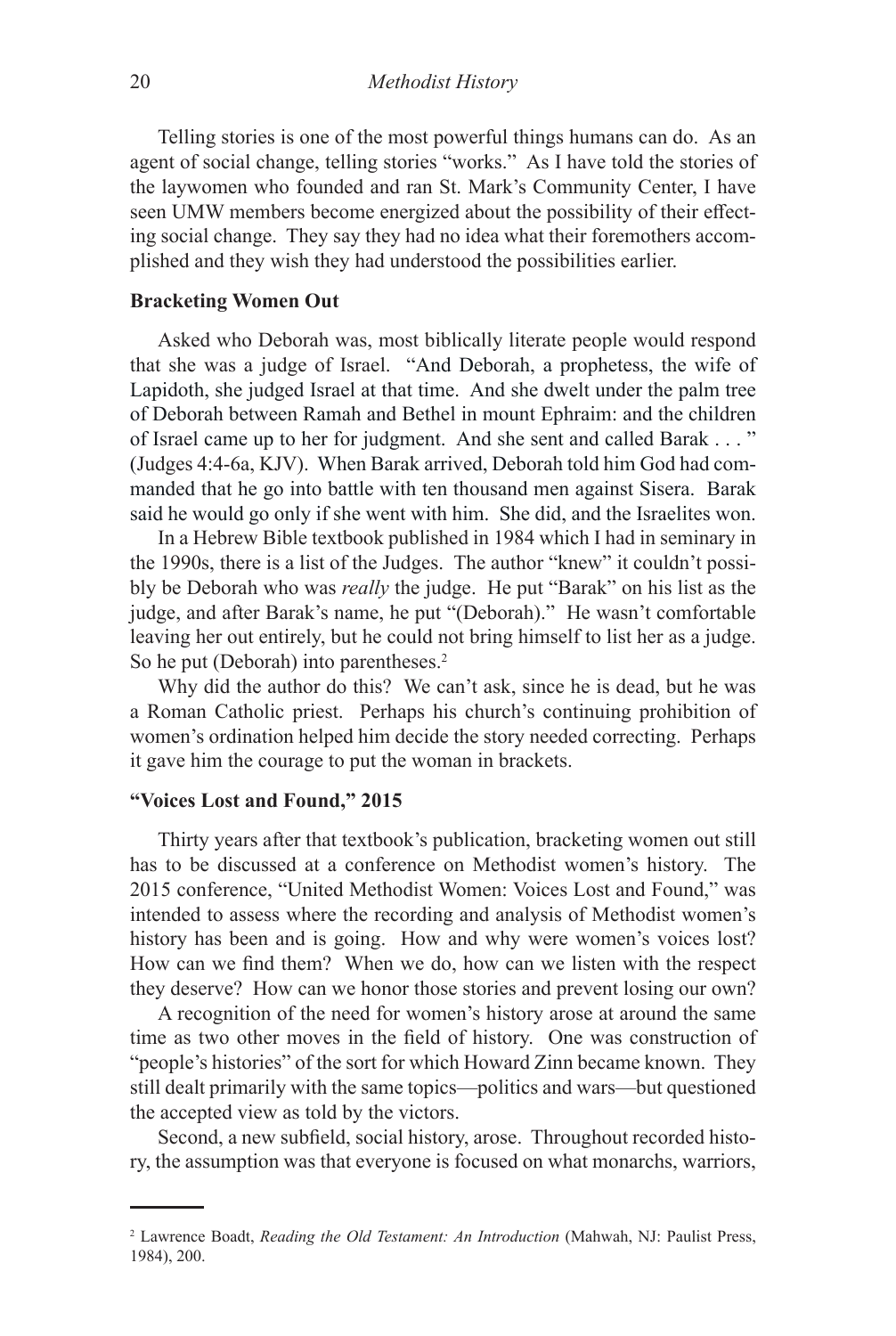politicians and titans of industry are doing and that only their activities warrant analysis. Social historians began to wonder what the common people were doing in a given era. What was everyday life like for everyday people? Applying this question to the history of churches, where women have always made up more than half the membership, requires a study of women. How, and why, did women do what they did?

#### **Hopes, Unrealized and New**

In 1980, Kathryn Kish Sklar, a respected historian writing about recent work on Methodist women, predicted a partnership of secular and religious scholars who would recover the history of the churchwomen whose work impacted more than the church. This has not happened. Sklar called herself "an outsider to the church."<sup>3</sup> By contrast, the people who have done that work since she spoke have been deeply involved in United Methodist Church (UMC) life. They include John Patrick McDowell, Alice Knotts, Carolyn DeSwarte Gifford, Wendy Deichmann, Priscilla Pope-Levison, Dana Robert, Laceye Warner, and Paul Chilcote. My own work is the product of my lifelong affiliation with Methodism.

Perhaps secular historians are not drawn because the topic is so difficult to research, but another factor is how unvalued the work remains. During my work at Tulane on a dissertation about a settlement house run by Methodist women, one advisor sighed in despair and told me I needed to "get an important topic." Another professor who read the subsequent book said, "You've missed a chance to do an important book about race." I thought it was an important book about women, but maybe in his view, there is no such thing.

The hope of scholars who developed "specialty" histories was that someday their work would be integrated into the mainstream. Historians of Christian thought like Margaret Miles are beginning to integrate women's history, creating textbooks which do not absolutely require a supplement on women.4 Although the collaboration of Jean Miller Schmidt with Russ Richey and others has taken steps toward integrating Methodist women's history into Methodist history, there is a huge distance to go. Most historians still write as though women's history is a special interest rather than the story of the largest group of people within Methodism.

The good news is that the 2015 conference showcased a group of emerging scholars in the field. They brought new energy to the topic and offer renewed hope that more good work will see publication in the coming years.

#### **How Women's Voices Were Lost: Written out of History**

Although we usually say, "women *were* written out of history," the tense of the verb is wrong. Mary Bosanquet (1739-1815) was one of the first

<sup>3</sup> Kathryn Kish Sklar, "The Last Fifteen Years," in *Women in New Worlds*, Hilah F. Thomas and Rosemary Skinner Keller, eds. (Nashville: Abingdon, 1981), 48-65.

<sup>4</sup> Margaret Miles, *The Word Made Flesh: A History of Christian Thought* (Malden: Blackwell, 2005).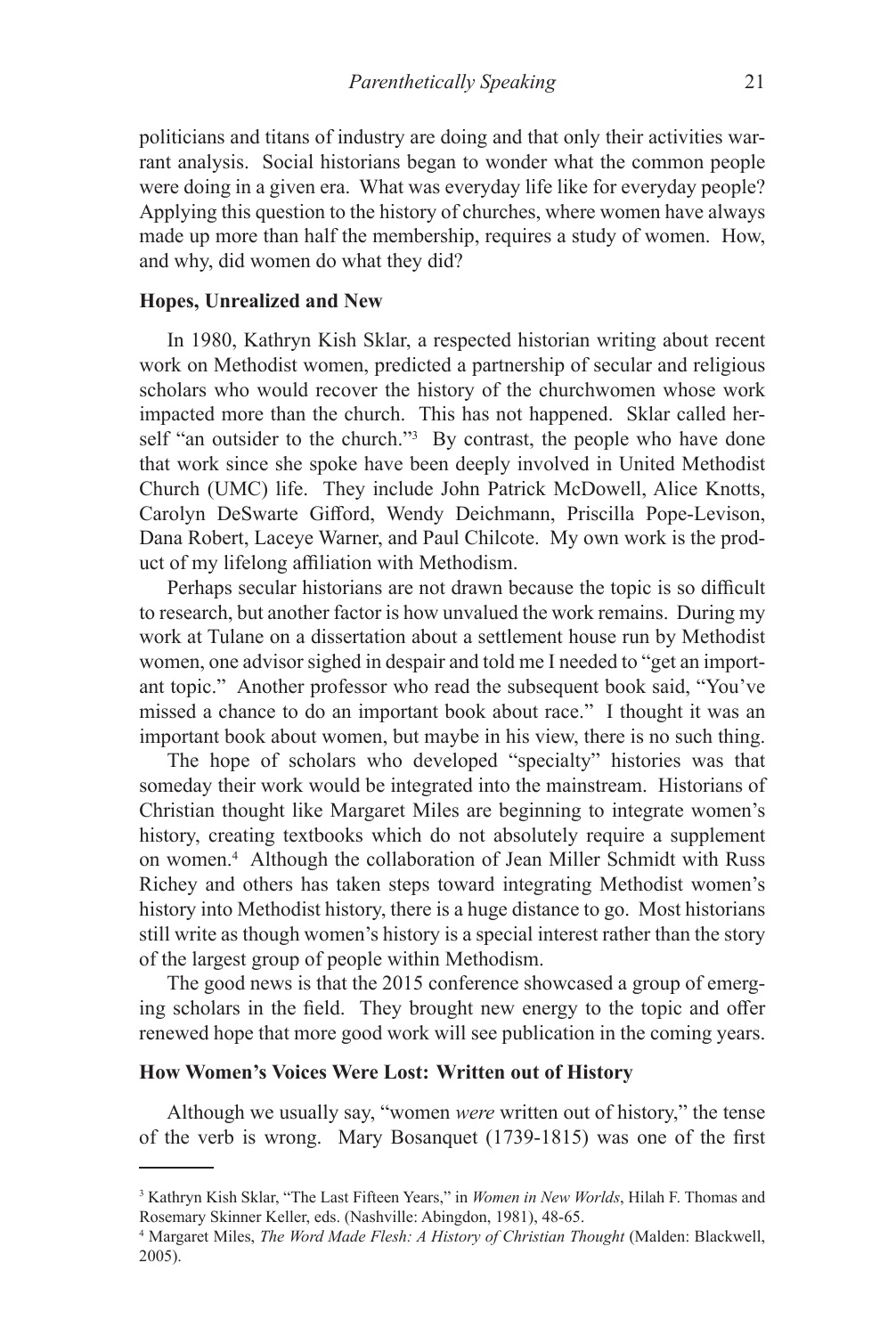women licensed by John Wesley to preach. She preached often and to large crowds. In the 1700s, she and Mary Ryan established Cross Hall, a Christian community which housed and educated children and destitute adults. Along with preaching and Bible study, they offered many services, including some medical care. John Wesley called Cross Hall "a vital center of Methodist worship and witness." Bosanquet did all this *before* she married John Fletcher in 1781 "and embarked upon what was essentially a

co-pastorate in his parish at Madeley until his death in 1795." 5 Her work is well-known, discussed by Schmidt, Chilcote, Richard Heitzenrater and others.<sup>6</sup>

Yet the author of a major biography of Francis Asbury that appeared in 2009 ignored her contributions to Methodism. Having used a quote from her, he explained who she was by calling her "the wife of theologian John Fletcher." This is accurate; she was married to Fletcher. But to identify her only as "the wife of" a theologian dismissed her own calling and ministry; it was, in fact, to mis-identify her, to squeeze her into parentheses (the wife of), to consign her to "her proper place," and to bracket her out of Methodist history.<sup>7</sup> This sort of marginalization has been going on since the writing of history began, and it continues to this day.

# **Falling Between the Cracks**

I will argue later that the best way to discover what Methodist churchwomen were up to is to read their own writing about it. The problem is finding it. The work of women was dismissed by the church, and it was also dismissed by secular social historians who wrote (or write) as though religious women and their projects did not exist—or if they did exist, they did not matter. Our history has thus fallen through the cracks.

# **Disrespected by the Church**

Methodist women began organizing to address social problems in the latter half of the 1800s. The original charge of the woman's societies was to build parsonages for pastors on the frontier, and then they began raising funds for foreign missions. Eventually they added work in home missions (within the United States) when the Social Gospel Movement arose in response to changing conditions brought about by industrialization, urbanization, and increased immigration.

The church has not been an innocent bystander in the marginalization

<sup>5</sup> John Wesley, *The Letters of the Rev. John Wesley,* John Telford, ed., vol. 4 (London: Epworth Press, 1931), 129, cited in Jean Miller Schmidt, *Grace Sufficient: A History of Women in American Methodism, 1760-1939* (Nashville: Abingdon Press, 1999), 30-31. Schmidt notes that Wesley quoted Bosanquet's letter in full on pages 299-304.

<sup>6</sup> Paul W. Chilcote, *She Offered Them Christ: The Legacy of Women Preachers in Early Methodism* (Eugene: Wipf & Stock, 2001), 68-80; Richard Heitzenrater, *Wesley and the People Called Methodists* (Nashville: Abingdon Press, 1995), 247-248.

<sup>7</sup> John Wigger, *American Saint: Francis Asbury and the Methodists* (New York: Oxford UP, 2009), 392.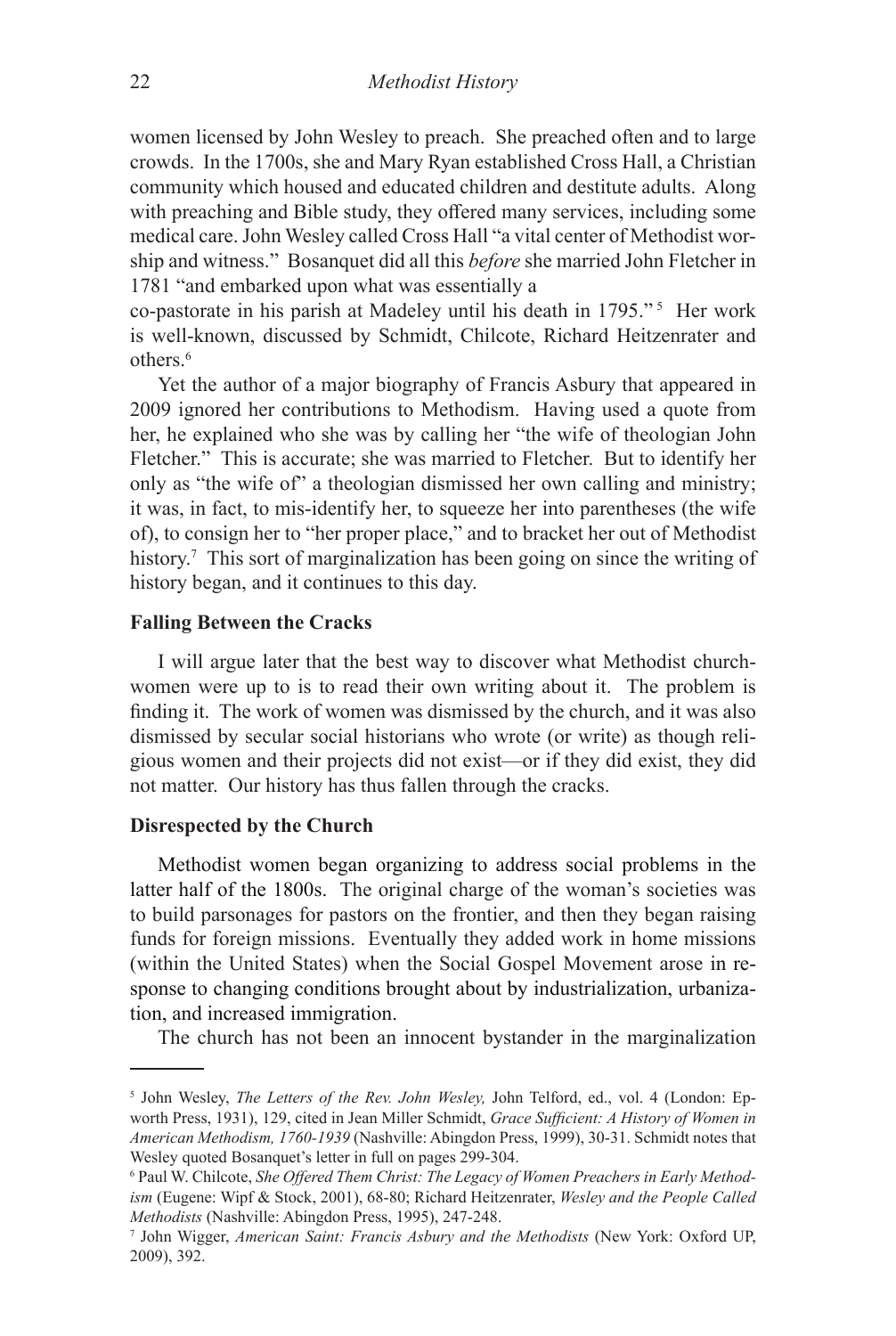of women; it has actually been the root cause of much discrimination. For some, intentionally excluding women may stem from an opinion about how Scripture is authoritative that leads them to believe that God forbids women to lead.

We know that Elizabeth Cady Stanton was "repudiated" in 1896 by the National-American Woman Suffrage Association for publishing *The Woman's Bible*. It applied what we now call historical-biblical criticism to passages that require women's subservience and prohibit women's leadership. It highlighted passages that acknowledge women's leadership.<sup>8</sup> Over a century later, Sarah Lancaster's *Women and the Authority of Scripture* traced Protestant attitudes toward biblical texts and offered more helpful (and historically authentic) ways of viewing texts. Unfortunately, not everyone in the world has read it yet.<sup>9</sup>

Race prejudice also causes disrespect of Methodist women's work. Materials from women of color are notoriously undervalued. However, this also applies to the white women's records, since their organizations were engaged in challenging segregation. I refer not just to segregation in society, but also to the *de facto* and *de jure* segregation present within Methodism. This is made plain in many places, but one excellent source is Sara Estelle Haskin's "Women of the Left Wing," which appeared in *The World Outlook* in 1933. Interestingly, her defense against the charges of radicalism was to admit they had done everything they were accused of, and more, because it was the right thing to do.<sup>10</sup>

### **Disrespected by Secular Historians**

If the church's lack of respect stemmed from religious convictions, then we might expect secular writers to have more appreciation for women's work. This was not the case. Secular writers then and subsequent social historians did not respect church women's settlement and social justice work, because they believed the women did it only to convert people to superstitious religious beliefs that had been discredited by science.

Allen Davis, who dismissed religious settlements as "merely modified missions," complained that religious settlements stopped at charity while non-sectarian ("real" settlements) moved on to "social and economic change," or what we now call justice ministry. He seems unaware that programming was almost identical.<sup>11</sup> Overall, historians have not valued work as highly when it is accomplished under church auspices.

<sup>8</sup> "The Woman's Bible Repudiated," in Elizabeth Cady Stanton, *The Woman's Bible* (Boston: Northeastern UP, 1993), 215-217.

<sup>9</sup> Sarah Heaner Lancaster, *Women and the Authority of Scripture: A Narrative Approach* (Harrisburg, PA: Trinity Press, 2002).

<sup>10</sup> Sara Estelle Haskin, "Women of the Left Wing," *The World Outlook* 23.1 (February, 1933): 30.

<sup>11</sup> Allen Davis, *Spearheads for Reform: The Social Settlements and the Progressive Movement, 1890-1914* (New York: Oxford UP, 1967), 15, 23.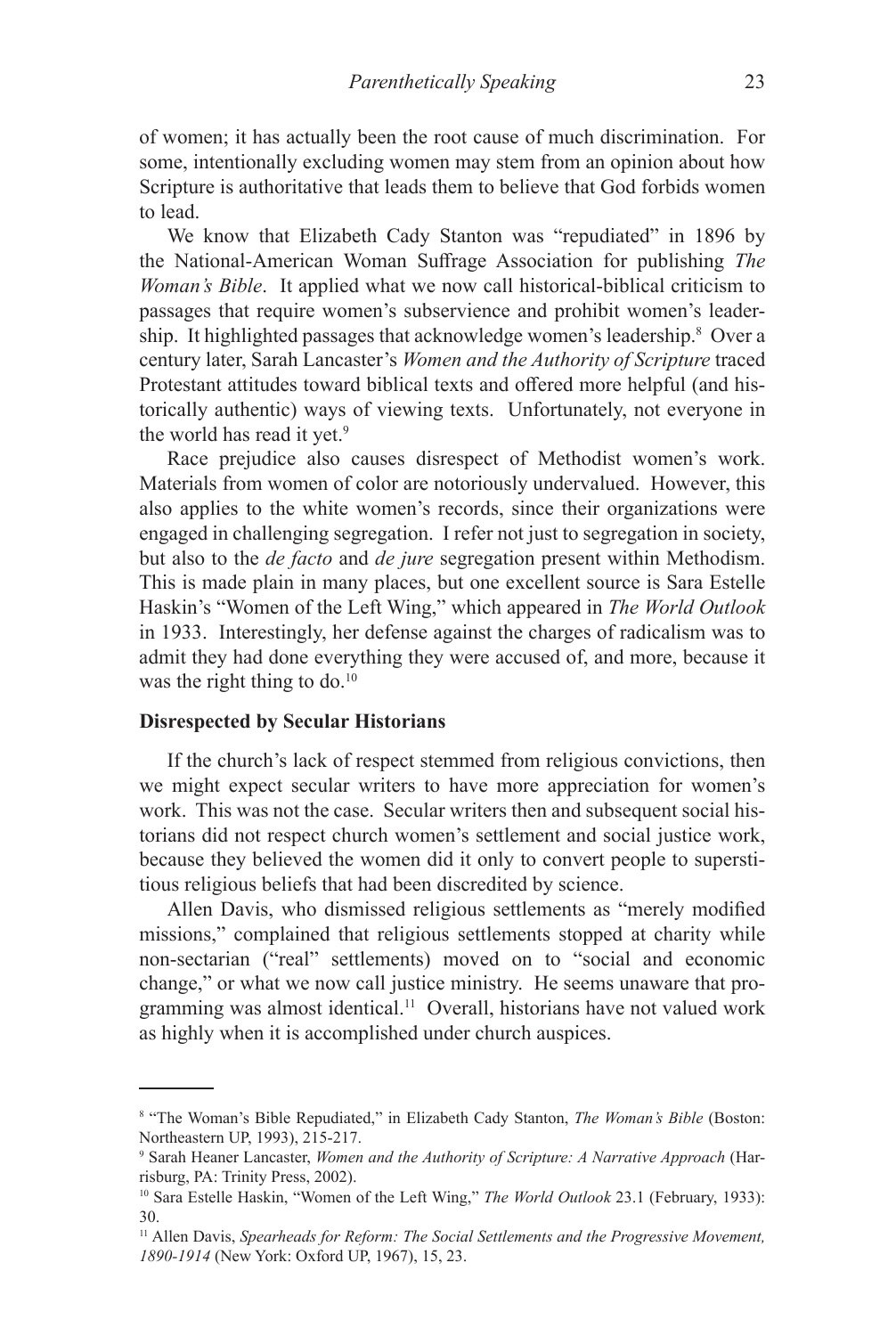### **How Women's Stories Are Recovered**

Some examples from my own work on the history of St. Mark's show how many obstacles there are and how much perseverance it takes to recover women's stories. It took twelve years of work to put together the history of St. Mark's. I've said publicly that there were several points at which I should have been smart enough to quit. Though it followed only one facility, it was a big step in historical recovery, both because it placed St. Mark's into a larger context and because work at many of the Methodist women's centers was so similar, even at those established by different predecessor churches.

# **Personal Contacts**

Helen Mandlebaum grew up in New Orleans across the street from St. Mark's. She became a deaconess, spending much of her career at the Wesley House settlement in Louisville. I learned there was a retirement home for deaconesses in North Carolina and asked the director to put a note on the bulletin board asking if anyone knew anyone from St. Mark's. Mandlebaum contacted me right away.

She led me to women who married and left the order, since until 1959, only single women could be deaconesses. I visited with a former deaconess with Alzheimer's who could not remember St. Mark's, but since she kept scrapbooks, her daughter found me memorabilia. I sat with another mother who had dementia and her daughter, learning little. Then the daughter said, "She has a shoebox of old stuff from St. Mark's on the shelf in her closet. Would you like to see that?" Among its treasures was a long interview with a head resident, Nettie Stroup, printed in what was apparently Stroup's hometown newspaper (though date and newspaper name were missing). It was a tremendous source about a woman who had previously just been a name to me.

Mandlebaum sat with me while I interviewed Mary Lou Barnwell, former head of the deaconess program and arguably the woman with most influence on deaconess ministry. Barnwell was in early dementia, but she could still remember the 1930s very well, especially with Mandlebaum to assist her with names and places. It was a gift to have met Barnwell when she could still provide good data and to have her friend help her do the interview without frustration.

#### **Minutes and the Rest of the Story**

Bound volumes of minutes of the women's organizations exist. The Methodist Episcopal Church, South (MECS) women's minutes included brief yearly summaries from St. Mark's. However, it was the context for these reports that could provide information about the challenges the women faced, and context was hard to come by. For instance, the 1912 report for St. Mark's merely says, "We came close to losing the work," and names a few individuals who helped preserve it. No explanation was provided.

One of the few historians who mentioned St. Mark's was John Olen Fish,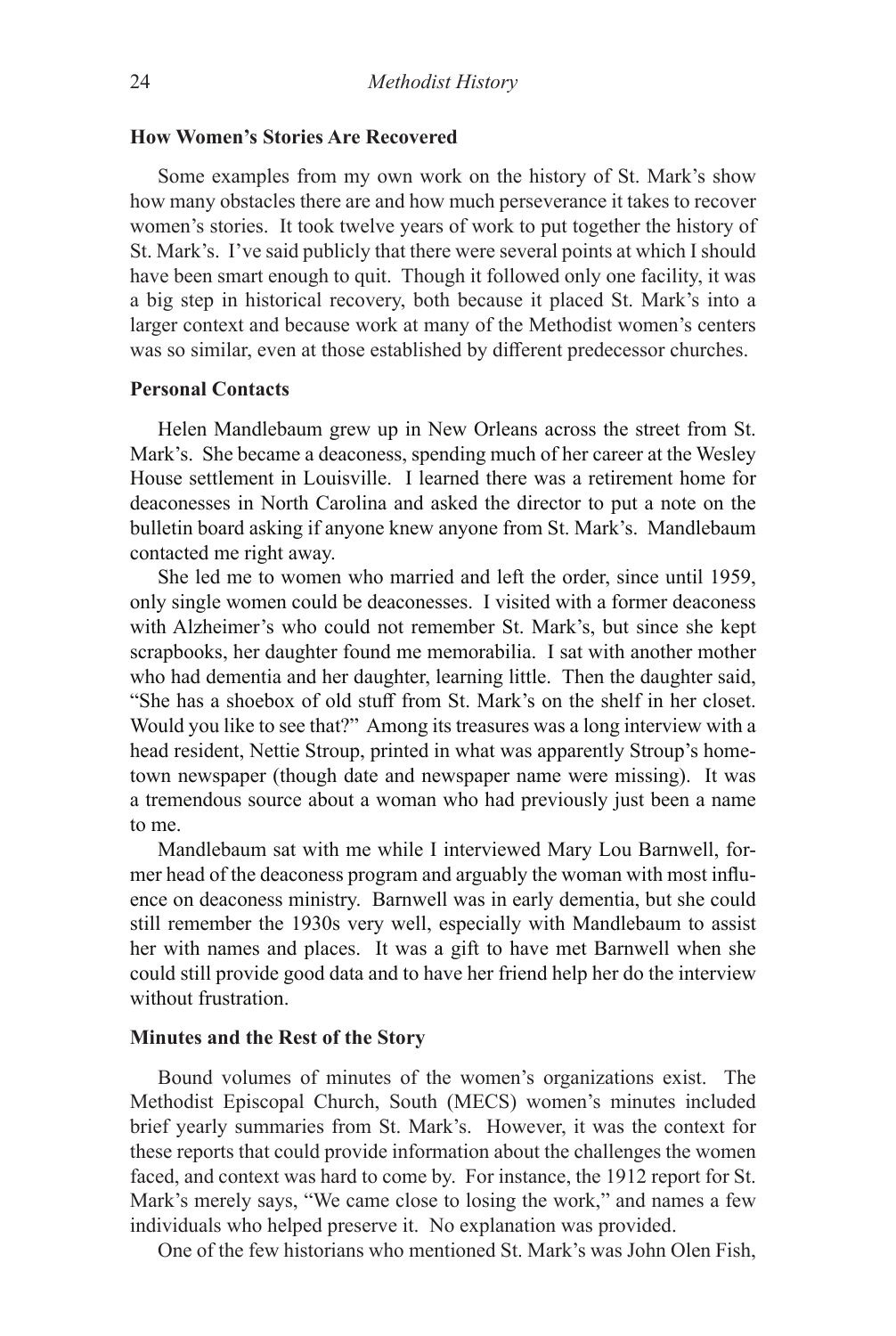who in 1969 completed a dissertation on southern Methodism during the Progressive Era. Among Bishop Warren Candler's papers at Emory, Fish found a letter from 1912 written by John W. Moore. Moore's letterhead showed that St. Mark's had been put under the auspices of Moore's church, making Ragland report to Moore. Accepting Moore's statements uncritically, Fish concluded that at St. Mark's, "the degree of influence of the church in the settlement was slight." I knew that could not be true.

I obtained a copy of the letter, and it was full of outright lies about head resident Margaret Ragland. Moore began, "I am in trouble with the women folks," and followed with a litany of accusations he had to have known were false. He claimed, "St. Mark's Hall has been run largely as a Hull House and the Head Resident does not want the church introduced into her institution." When he wanted her to institute religious instruction and Bible study, she threatened to resign because "she did not want any church in St. Mark's Hall. She takes the position that the church is a decadent institution and that these Settlements are to take the place of the church."

Moore asked Candler to write an article correcting the "secularizing evil" of settlement work, "I believe that with your pen you could puncture some of these silly pretensions and whilst I do not believe that you can work miracles, still some of these women might be won to sanity." Insisting that "one year is all that any man can safely endure under the dominion of those the ungallant John Knox called 'The Monstrous Breed,'" he asked to serve elsewhere because "I dare-say, that by December I shall be a statesman out of a job." He closed, "Your hen-pecked brother, J. W. Moore."<sup>12</sup>

Fish suggested a motive for actions which Moore attributed to Ragland: "The head resident probably viewed the establishment of a Sunday School at the settlement as an exertion of traditionalism that would strangle the program of the mission."13 This suggestion exhibits lack of data about programming at St. Mark's and an equal lack of understanding of the deaconesses' mission as Christian workers. Moore's claim that Ragland forbade church functions contradicts evidence in contemporary women's reports in local, state and denomination-wide media. Along with celebrating Bible classes and worship services, Ragland's reports reveal her own deep spirituality.14

The letter shows Moore thought a person of the wrong sex was threatening his authority. He was correct about his likely short tenure. Moore was replaced the next year by S. H. Werlein, prominent MECS clergyman and brother of the State Organizer of the women's organization. Werlein's was the first signature on a petition to Annual Conference that year to extend laity rights to women. The extremely short report in the bound minutes conceals

13 John Olen Fish, "Southern Methodism in the Progressive Era: A Social History." 43-44.

<sup>12</sup> J. W. Moore, letter to Bishop Warren Candler (July 9, 1912), box 19, folder 6, Warren A. Candler Papers, Special Collections, Robert W. Woodruff Library, Emory University, Atlanta, cited in Ellen Blue, *St. Mark's and the Social Gospel.*

<sup>14</sup> *Twenty-Fourth Annual Report of the Woman's Home Mission Society, MECS*, *1910*, 165; *Second Annual Report of the Woman's Missionary Council*, *MECS,* 1*911-12*, 358; *Third Annual Report of the Woman's Missionary Council, MECS*, *1911-1912*.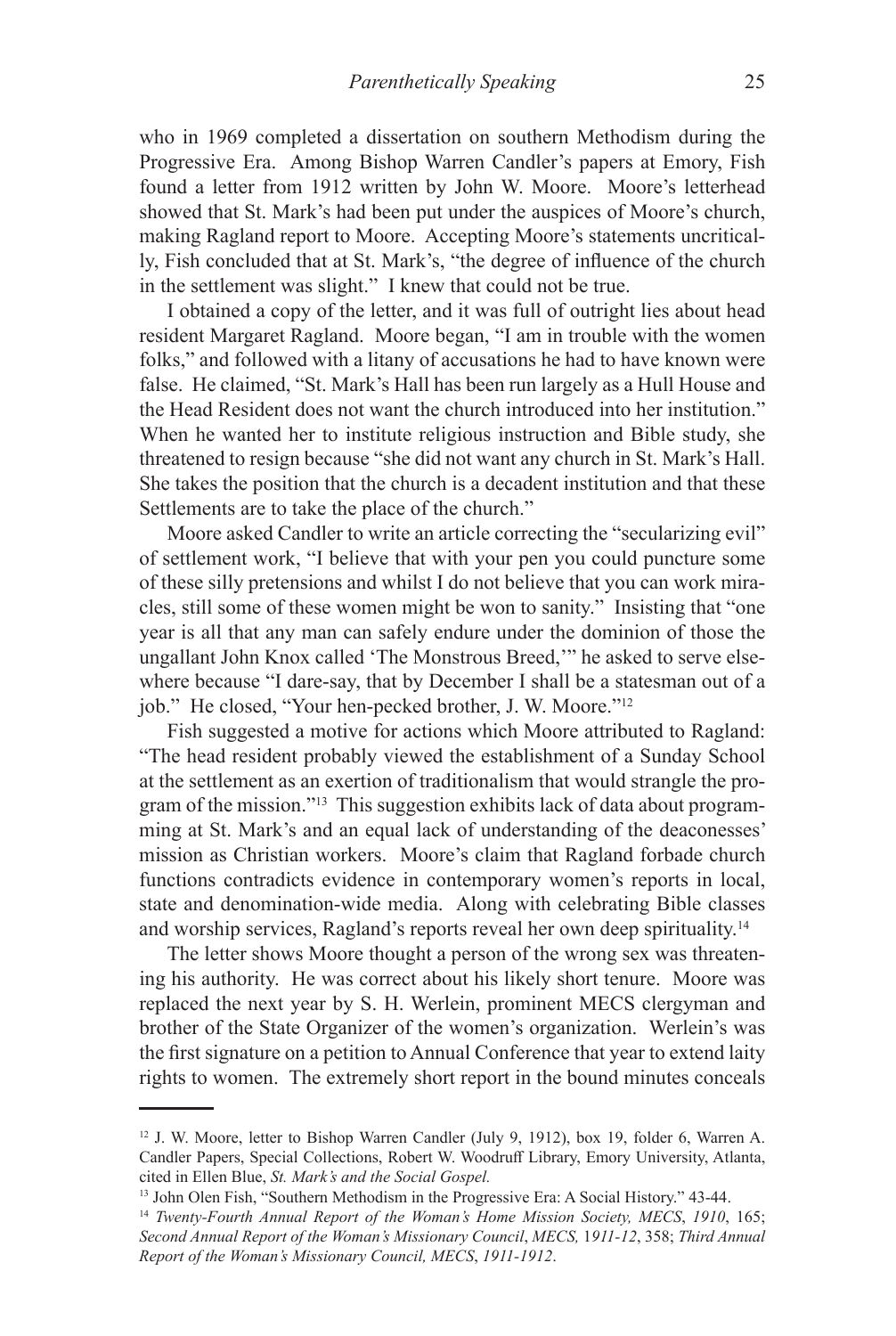the methods the women used to effect this change, but it would stretch credibility too far to believe they were not involved.

Had Fish's dissertation not led me to the letter, I would never have known what occurred in 1912, since the minutes contained no background. Yet it perpetuates the idea that religious settlement women were unspiritual and anti-church. It is an example of how misrepresentation of women's work is compounded. How many others will read Fish's work and believe what Moore had to say?

### **Women's Own Writing**

People called to the mission work in which United Methodist Women (UMW) and its predecessors have engaged spent a lot of time addressing the needs of others and little time documenting what they did. Furthermore, the material they generated was not valued. Researching St. Mark's, I encountered roadblock after roadblock and discovered many instances where records were simply thrown out.

Nevertheless, what survives of women's documentation is the very best source about their activities. One place to find it is in the publications of the Methodist women's groups, written and edited by women. Long runs of their magazines exist in a few locations, including the General Commission on Archives and History (GCAH) in New Jersey. Because the names of the publications changed even more often than the names of the societies, Carol Marie Herb performed a great service when she compiled *The Light along the Way*. It described publications of UMW and all its predecessors and analyzed their coverage of various topics.15

Some reports by women were also printed in various versions of the *Christian Advocate*. The weekly *New Orleans Christian Advocate* covered the conferences in Louisiana and Mississippi. Every other week, a column was devoted to news from Louisiana's MECS women. I could not have written my book on St. Mark's without working through decades of these newspapers at Millsaps College. *Christian Advocate* versions existed almost everywhere and are often available on microfilm or digitally.

#### **What We Learn**

Elvira Beach Carré was the single most important woman in the MECS in Louisiana. It was she around whom the Methodist women's work orbited. She was president of the City Mission Board (an umbrella group composed of women from every congregation) for nineteen years (despite begging toward the end to be relieved of her "onerous duties").

It was not just Methodist women for whom she played such a pivotal role. She was once president of six local organizations at the same time and was eventually named honorary "President for Life" of five. Those organi-

<sup>15</sup> Carol Marie Herb, *The Light along the Way: A Living History through United Methodist Women's Magazines* (United Methodist Church, 1994).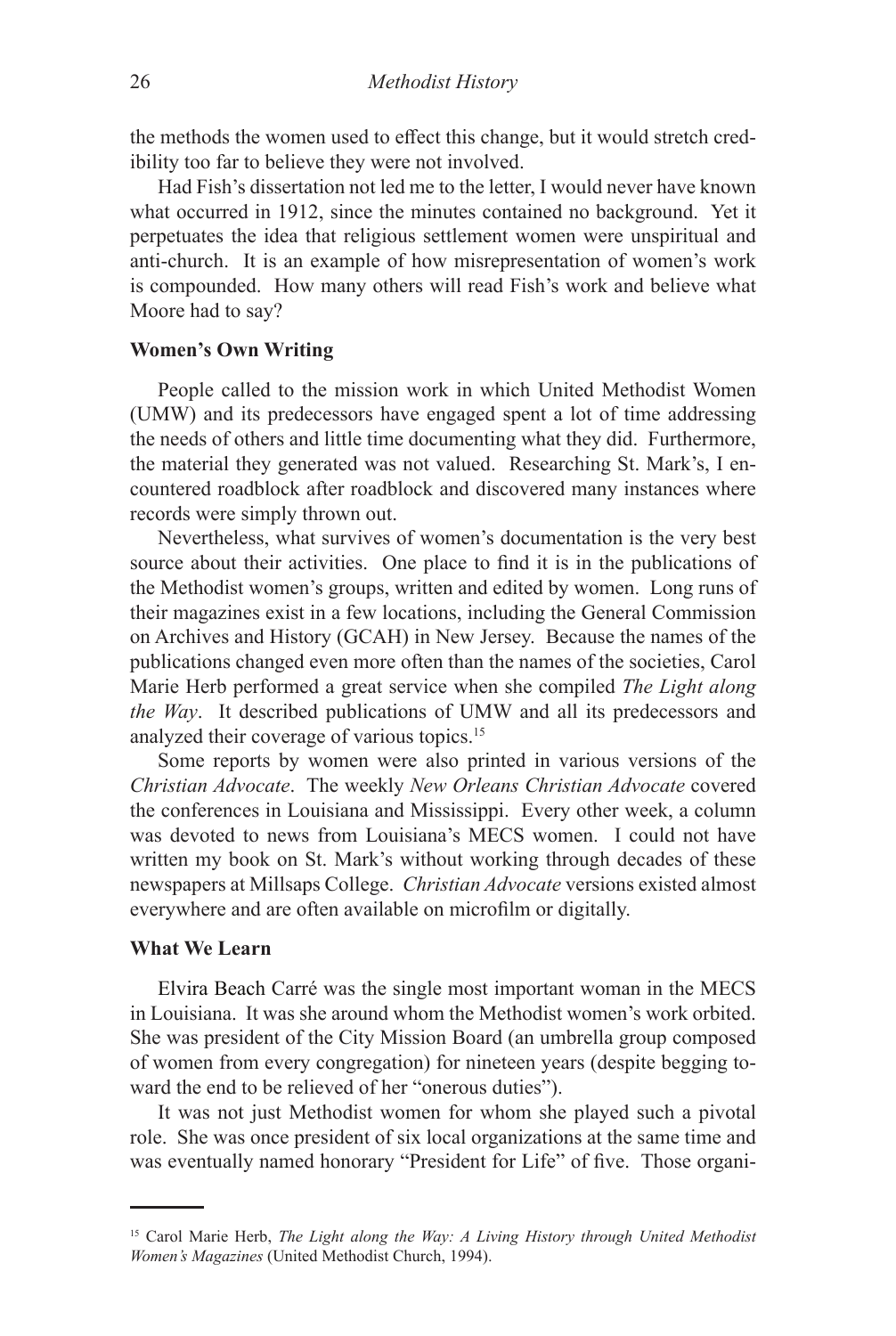zations shared several goals. For instance, the YWCA was working toward better race relations, as were the MECS women; Carré was instrumental in bringing the YWCA to New Orleans in 1911 and served as the chapter's first president.

She was thus a personal bridge among the memberships and shaped the agenda of each of them. This gave her work a magnified impact. It also gave the organizations a collective impact, as events sponsored by several groups are likelier to be taken seriously and receive press than those with only one group as backer. Today, we talk about interlinked and overlapping boards as a strategy for social transformation. To effect change in her time, when women's leadership had to be more subtly exercised, it was probably a necessity.

One organization many Methodist women belonged to was the Woman's Christian Temperance Union (WCTU). The WCTU was successful at making it socially unacceptable to drink and eventually achieved Prohibition. They recognized that drunk men were more likely to beat their wives and children. Divorce was far less feasible when the WCTU was active, and so Prohibition was a reasonable strategy to protect women and children. Other Methodist women chose to affiliate with the Traveler's Aid Society, which combatted human trafficking.

The women considered their activities to an expression of their Christian faith. Randy Maddox noted that Methodist founder John Wesley corresponded with Miss March, who did not want to follow Wesley's instruction to spend time with people who were poor. She wanted to be with people of good character who would uplift her; Wesley responded that the poor were at least as likely to be of good character as the rich. The woman's society members in affluent congregations lived out Wesley's instructions to a surprising degree. The 1908 Rayne MECS yearbook "emphasized that the members were by no means hands-off philanthropists; instead, they were expected to have actual contact with 'the destitute.'" The group financially supported a city missionary and a deaconess "who devote their entire time to relieving conditions caused by poverty, sin and suffering." Nevertheless, "our members come in close, personal touch with the needy members of the congregations, and when necessity arises they nurse the sick, comfort the sorrowing, provide funerals for the dead, clothes and food for the living." They also hand-delivered Bibles and magazines to jails and visited female prisoners.<sup>16</sup> One of the state leaders of the Woman's Parsonage & Home Mission Society, Mary Werlein, conducted regular worship services there.

Carré, Werlein and other women's society leaders were suffragists, as were many Methodist women, but their work was not limited to seeking voting rights at public ballot boxes. Most United Methodists forget that women could not vote within the church or serve as delegates to conference. At first, only clergy could vote, but eventually, the right was granted to lay men. However, when Frances Willard and four other women were elected to

<sup>16</sup> Ellen Blue, *St. Mark's and the Social Gospel*, 52.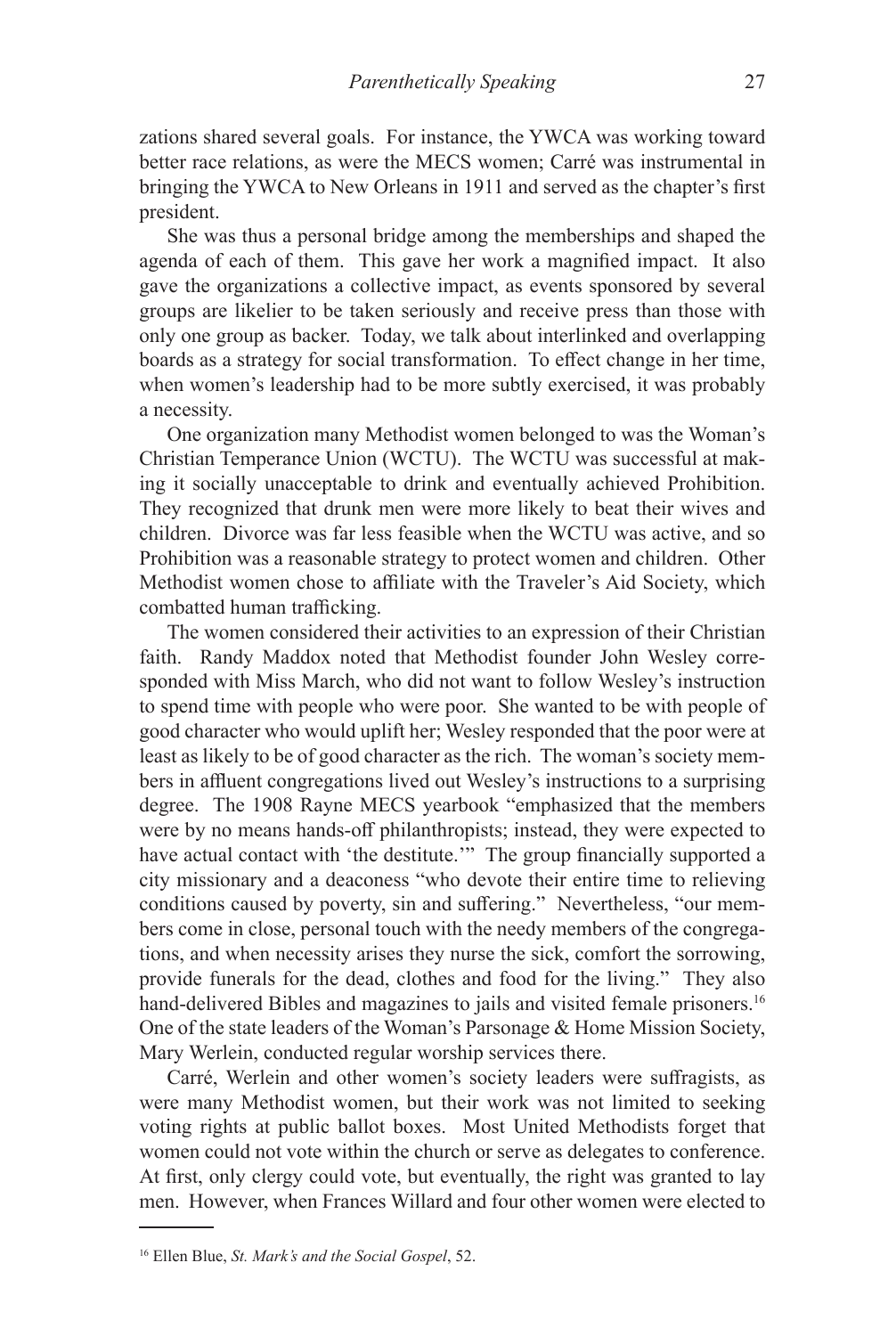the 1888 General Conference of the MEC, the powers-that-be decided that the extension of voting to laymen had meant just that—lay men.

Largely because women continued to fight for and won laity rights, the General Conference of The Methodist Church finally approved ordination for women in 1956. The appointment of women as District Superintendents and women's election as bishops were steps toward gender equality, but the exclusion of lay women from voting on church matters and their subsequent achievement of that right as laity was just as significant, and it is largely forgotten today.

For almost 150 years, membership in Methodist women's organizations has prepared women for leadership both inside and outside of the church. During Reconstruction, voluntary organizations like religious and benevolent societies "opened positions of community leadership" to freed slaves.<sup>17</sup> Because it had been illegal to teach enslaved people to read, there was a pressing need for literacy. However, to be full participants in democratic society, freed men needed to learn how to hold and preside at meetings, keep minutes, raise and keep track of funds, make reports, serve on committees, nominate candidates, and vote for officers.

Women of all races needed the same skills. While it was legal for white women to read, they were not encouraged toward education. Many of the first females who finished college did not even receive a degree. If a woman were the top graduate, she would likely be prevented from giving an address at commencement, because it would be unseemly for her to engage in "promiscuous speaking," the term for addressing a group that had men among it. The organization of Methodist women's groups made an enormous impact on the abilities of women to organize and lead.

It might be supposed that the Social Gospel work of Methodist women was inspired by the wildly popular Social Gospel novels of that era. However, the most famous of these books, Charles Sheldon's *In His Steps*, was written after the women's work in New Orleans and other cities had already been underway for several years. Furthermore, *In His Steps* portrays the work as led by men. The female characters act as individuals, encouraged by a group led by a man, *not* as members of a women's organization. This is not at all how the social gospel played out in the many cities where Methodist women engaged in settlement work.

To grasp what is important about the way women accomplished their work during eras when women's leadership was even more resented than it is today, it is crucial for a historian to understand their leadership. Katharine Rhodes Henderson's *God's Troublemakers: How Women of Faith Are Changing the World* profiles women of our time who have developed innovative ministries. Decades ago, Methodist deaconesses were called "loving troublemakers" as well as "salty characters" and many other less flattering names. They were stepping out of their places, and it was hard for society

<sup>&</sup>lt;sup>17</sup> Eric Foner, *Reconstruction: America's Unfinished Revolution, 1863-1877*, updated edition (New York: Harper Perennial Classics, 2014), 95-96.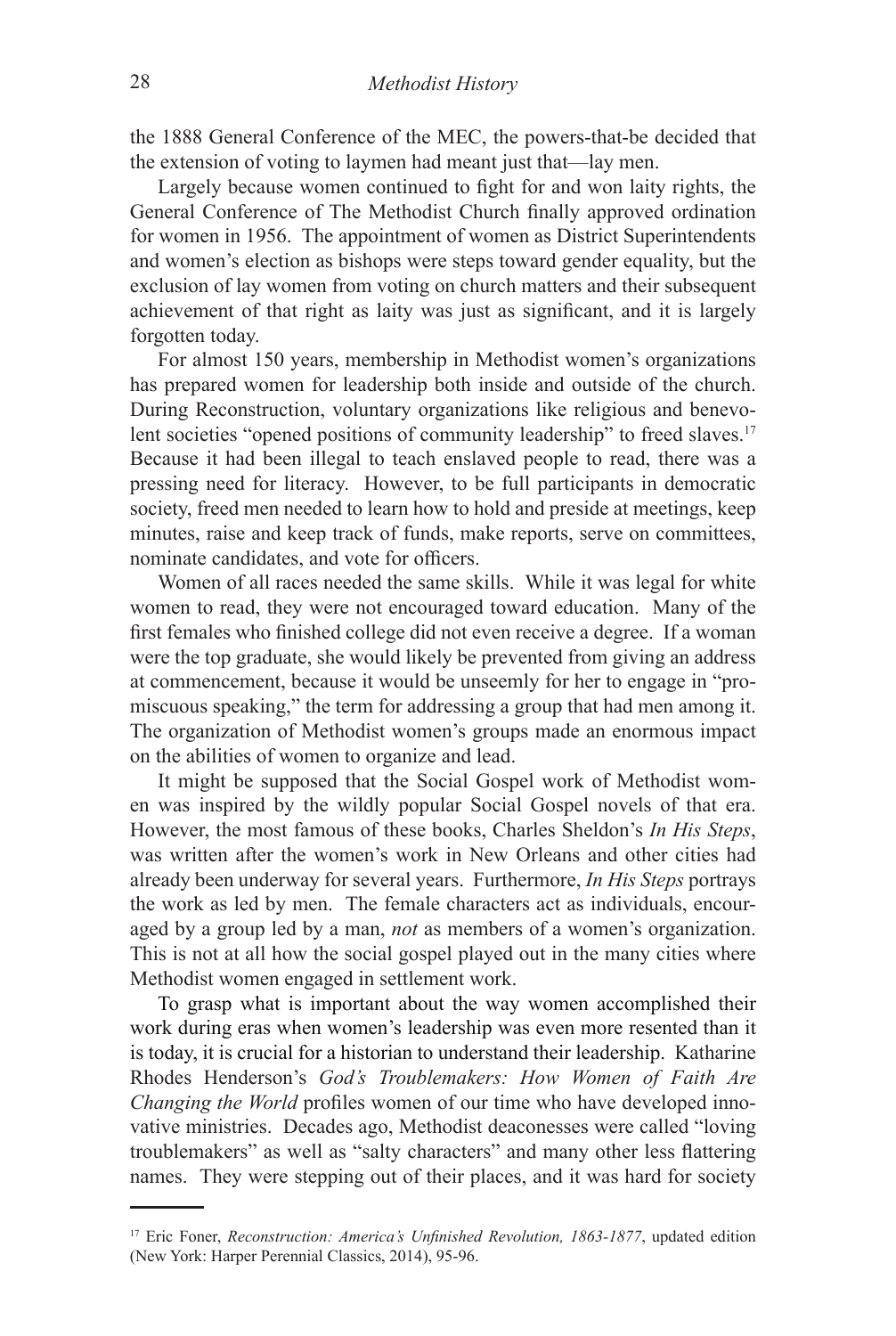to accept them as leaders. When local laywomen worked collaboratively to establish and fund the missions at which the deaconesses worked, they, too, were challenging societal expectations. For instance, one local article about Carré maintained that beneath her feminine exterior lay "the mind of a man."

Henderson discussed her subjects' "leading from behind, within, beneath" rather than out in front.<sup>18</sup> Many churchwomen have led from behind, within or beneath not from theological or philosophical convictions, but rather because exclusion from traditional leadership left them no other choice. Because they exercised leadership without formal authority, they were not deemed important enough to have anyone collect their papers.

Today, benefits of collaborative leadership have begun to be acknowledged even by many who could exercise hierarchical power. My work on the UMC in post-Katrina New Orleans demonstrated that whether exercised by women or men, collaborative leadership holds great potential.<sup>19</sup> Ronald Heifetz, a leading expert on adaptive leadership, wrote: "Because we are not used to distinguishing between leadership and authority, the idea of leadership without authority is new and perplexing . . . . Thus, nearly all studies of leadership, in addition to many histories, focus primarily on figures of authority." These include heads of state and CEOs of corporations "who sit at the head of the table." In reality, "Leadership may more often emerge from the foot of the table, [though] that is not where we spend most of our time looking." He added: "That I use the metaphor of the table, with the head traditionally a man and the foot characteristically a woman is no accident. Leadership without authority has been the domain to which women have been restricted for ages." 20

Can someone at the foot of the table, someone without authority, truly "exercise leadership"? Heifetz concluded that such a person can and insisted that the leadership provided by Gandhi, MLK or Margaret Sanger would not have been possible for someone with formal authority, responsible for keeping an institution together. The women who led Methodist women's organizations absolutely used their "inferior" positions to effect subversive, transformative changes in their worlds. Navigating the space where they can create change today is less complicated but still a challenge for UMW leaders.

# **How We can Prevent Losing our History**

In *The Sacred Hoop,* Paula Gunn Allen speaks of the "confusion, division and much lost time" that result from women not knowing about the past achievements of their sisters. "The root of oppression is the loss of memo-

<sup>18</sup> Katharine Rhodes Henderson, *God's Troublemakers: How Women of Faith Are Changing the World* (New York: Continuum, 2006).

<sup>&</sup>lt;sup>19</sup> Ellen Blue, *In Case of Katrina: Reinventing Church in Post-Katrina New Orleans* (Eugene: Cascade, 2016).

<sup>20</sup> Ronald Heifetz, *Leadership without Easy Answers* (Cambridge: Harvard UP, 1994), 184.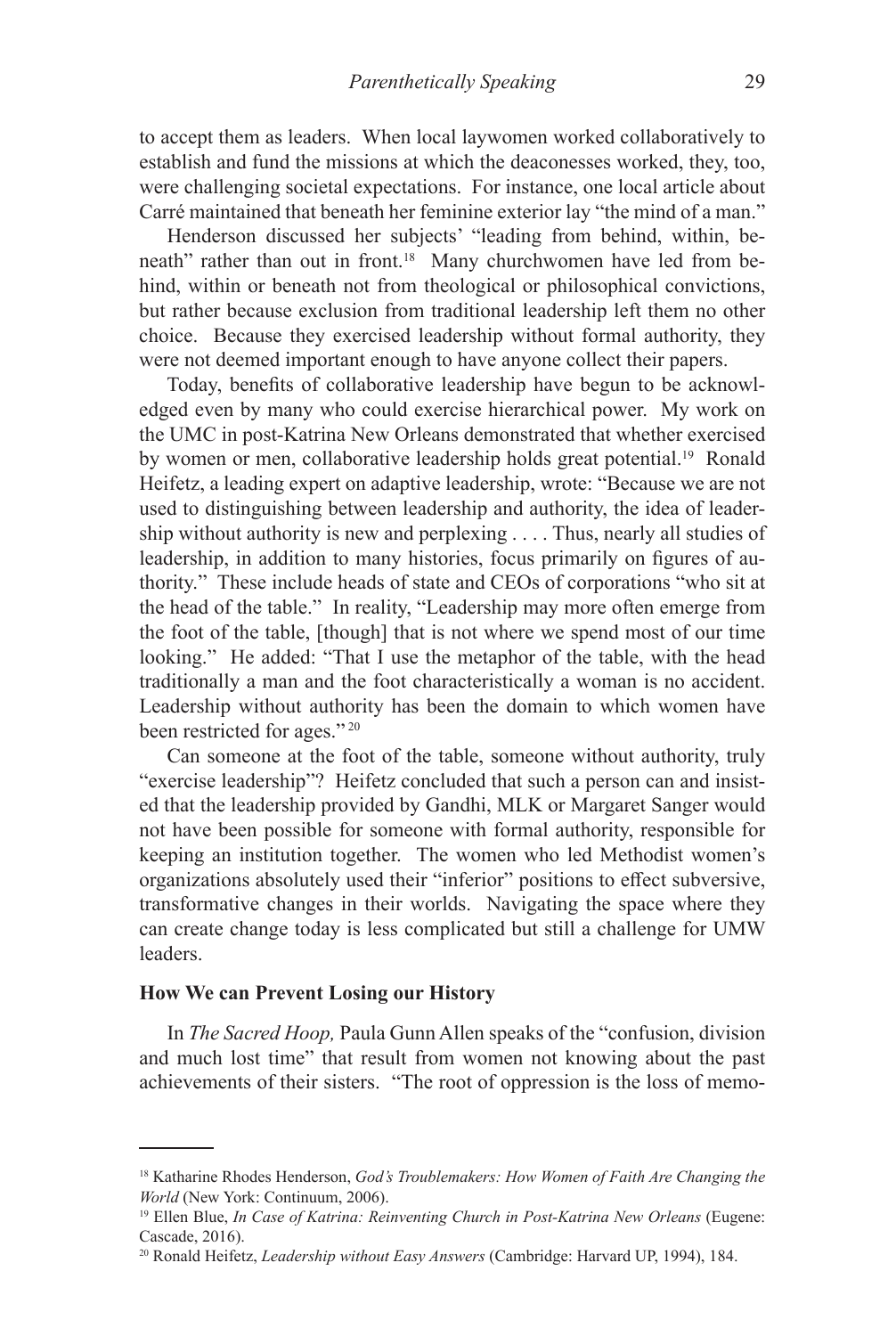rv," she wrote.<sup>21</sup>

For every UMW unit, the practice of recording memories—in other words, the use of oral history—should be considered vital. I began my research on St. Mark's in 1999. Fortunately, St. Mark's member Margery Freeman received a GCAH grant in 1979 and conducted twenty-two oral histories, including some with people who had died when I began. Freeman's work was a huge gift for mine.

This is especially important for women of color, as very little research has been conducted with them. After Katrina, I interviewed a group of laywomen affiliated with Hartzell UMC in New Orleans's Lower Ninth Ward. I documented their work through an ecumenical organization, the Women for Progressive Action (WPA), between 1974 and Katrina's landfall in 2005.<sup>22</sup> Lower Nine was one of the most devastated areas, and post-storm political decisions made it the least likely area to recover. The weekend Katrina hit, the women were to celebrate WPA's thirtieth anniversary. All their records were lost except one copy of the anniversary program book. Most of my research had to be accomplished through oral history.

I found these women used some of the same strategies that Carré and her contemporaries employed. Specifically, the same leaders operated a web of organizations with similar though not identical purposes. They used overlapping boards and identical slates of officers. Merely establishing the groups was complicated. The first lawyer the women approached refused, saying it was "just a women's organization" and therefore had no need for incorporation or legal status. They eventually found a female lawyer in a neighboring community who did the legal work.<sup>23</sup> Without oral history work, these women's struggles would never have been documented.

Many local UMW groups are diminishing in numbers as members age and die. The Oral History Association website has suggestions for recording histories. I urge every local group to see that the memories of their older members are preserved in the best way that is available. Perfection is not required, but making the effort is.

# **Conclusion**

"Every word a woman writes changes the story of the world, revises the official version."24

At the turn of the twenty-first century, I had a job interview at a United Methodist seminary known for its wonderful library. I was taken to the Methodist librarian to be wowed by their resources. He took me back where all the special resources on Methodist history were kept and asked about my

<sup>21</sup> Paula Gunn Allen, *The Sacred Hoop: Recovering the Feminine in American Indian Traditions* (Boston; Beacon Press, 1992), 13-15, cited in Gloria Steinem, *My Life on the Road* (New York: Random House, 2015), 225-226.

<sup>&</sup>lt;sup>22</sup> Ellen Blue, "'Yes, We Are Everywhere': Thirty Years with the Women for Progressive Action, Lower Ninth Ward," *Methodist History* 52.1 (October, 2013): 4-18.

<sup>23</sup> Ellen Blue, "Yes, We Are Everywhere."

<sup>24</sup> Carolyn See, epigraph at http://www.carolynsee.com.